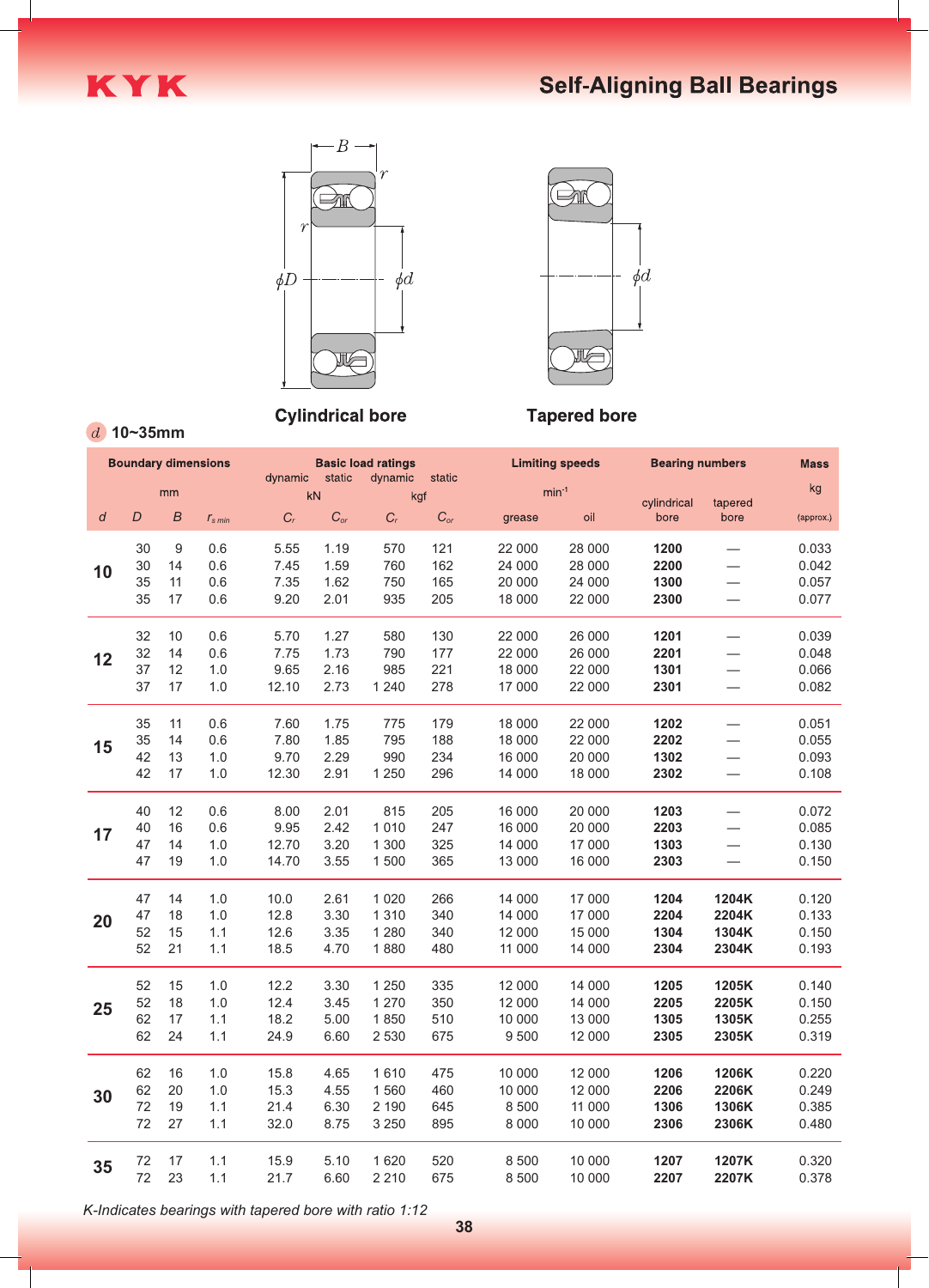## **Self-Aligning Ball Bearings**





KYK

## **Tapered bore**

**35~70mm**

| $min^{-1}$<br>mm<br>kN<br>kgf<br>cylindrical<br>tapered<br>$\overline{B}$<br>$C_{or}$<br>D<br>$C_r$<br>$C_{or}$<br>$C_r$<br>oil<br>bore<br>grease<br>bore<br>d<br>$r_{\rm s\,min}$<br>80<br>21<br>2 5 8 0<br>800<br>9 500<br>1307<br>1307K<br>1.5<br>25.3<br>7.85<br>7 500<br>35<br>80<br>31<br>1.5<br>11.30<br>4 100 1 150<br>40.0<br>7 100<br>9 0 0 0<br>2307<br>2307K<br>80<br>18<br>1.1<br>19.3<br>6.50<br>1 970<br>665<br>7 500<br>9 0 0 0<br>1208<br>1208K<br>80<br>7.35<br>23<br>22.4<br>2 2 9 0<br>750<br>7 500<br>9 0 0 0<br>2208<br>2208K<br>1.1<br>40<br>23<br>9.70<br>3 0 5 0<br>990<br>90<br>1.5<br>29.8<br>6700<br>8 5 0 0<br>1308<br>1308K<br>33<br>90<br>1.5<br>13.50<br>4 650 1 380<br>8 0 0 0<br>45.5<br>6 3 0 0<br>2308<br>2308K<br>1209K<br>85<br>19<br>1.1<br>22.0<br>7.35<br>2 2 4 0<br>750<br>7 100<br>8 500<br>1209<br>2 3 8 0<br>830<br>85<br>23<br>23.3<br>8.15<br>7 100<br>8 5 0 0<br>2209<br>2209K<br>1.1<br>45<br>25<br>12.70<br>3 9 0 0<br>1 3 0 0<br>7 500<br>100<br>1.5<br>38.5<br>6 0 0 0<br>1309<br>1309K<br>100<br>36<br>1.5<br>55.0<br>16.70<br>5 600 1 700<br>5 600<br>7 100<br>2309<br>2309K<br>90<br>20<br>22.8<br>8.10<br>2 3 3 0<br>830<br>6 3 0 0<br>8 0 0 0<br>1210<br>1210K<br>1.1<br>23<br>2 3 8 0<br>90<br>8.45<br>865<br>2210K<br>1.1<br>23.3<br>6 3 0 0<br>8 0 0 0<br>2210<br>50<br>27<br>2.0<br>4 4 5 0<br>6700<br>110<br>43.5<br>14.10<br>1440<br>5 600<br>1310<br>1310K<br>20.20<br>6 650 2 060<br>110 40<br>2.0<br>65.0<br>5 0 0 0<br>6 3 0 0<br>2310<br>2310K<br>2 750 1 0 20<br>100 21<br>10.00<br>7 100<br>1211<br>1211K<br>1.5<br>26.9<br>6 0 0 0<br>100<br>25<br>9.90<br>2 720 1 0 10<br>6 0 0 0<br>7 100<br>2211<br>2211K<br>1.5<br>26.7<br>55<br>2.0<br>17.90<br>5 250 1 820<br>1311<br>1311K<br>120<br>29<br>51.5<br>5 0 0 0<br>6 3 0 0<br>2.0<br>120<br>43<br>76.5<br>24.00<br>7 800 2 450<br>4 8 0 0<br>6 0 0 0<br>2311<br>2311K<br>110 22<br>3 100 1 180<br>11.50<br>1212K<br>1.5<br>30.5<br>5 3 0 0<br>6 3 0 0<br>1212<br>28<br>110<br>1.5<br>34.0<br>12.60<br>3 500 1 290<br>5 3 0 0<br>6 3 0 0<br>2212<br>2212K<br>60<br>31<br>2.1<br>57.5<br>20.80<br>5 900 2 130<br>4 500<br>1312<br>1312K<br>130<br>5 600<br>130<br>46<br>2.1<br>88.5<br>28.30<br>9 0 00 2 8 8 0<br>4 3 0 0<br>5 3 0 0<br>2312<br>2312K<br>120<br>23<br>12.50<br>3 150 1 280<br>4 800<br>6 0 0 0<br>1213<br>1213K<br>1.5<br>31.0<br>120<br>16.40<br>4 4 50 1 6 70<br>2213<br>2213K<br>31<br>1.5<br>43.5<br>4 8 0 0<br>6 0 0 0<br>65<br>140<br>33<br>2.1<br>22.90<br>6 350 2 330<br>4 3 0 0<br>5 3 0 0<br>1313<br>1313K<br>62.5<br>48<br>2.1<br>97.0<br>32.50<br>9 9 0 3 3 3 0 0<br>3 8 0 0<br>4 8 0 0<br>140<br>2313<br>2313K<br>125<br>3 550 1 410<br>1214K<br>24<br>1.5<br>35.0<br>13.80<br>4 8 0 0<br>5 600<br>1214<br>4 500 1 740<br>125<br>31<br>17.10<br>4 500<br>5 600<br>2214<br>2214K<br>1.5<br>44.0<br>70<br>7 650 2 830<br>35<br>2.1<br>27.70<br>150<br>75.0<br>4 0 0 0<br>5 0 0 0<br>1314<br>1314K<br>37.50 11 300 3 850<br>150 | <b>Mass</b>    |       | <b>Bearing numbers</b> |       | <b>Limiting speeds</b> |  | <b>Basic load ratings</b><br>dynamic static<br>dynamic static |  |       |     |    | <b>Boundary dimensions</b> |  |  |  |  |
|----------------------------------------------------------------------------------------------------------------------------------------------------------------------------------------------------------------------------------------------------------------------------------------------------------------------------------------------------------------------------------------------------------------------------------------------------------------------------------------------------------------------------------------------------------------------------------------------------------------------------------------------------------------------------------------------------------------------------------------------------------------------------------------------------------------------------------------------------------------------------------------------------------------------------------------------------------------------------------------------------------------------------------------------------------------------------------------------------------------------------------------------------------------------------------------------------------------------------------------------------------------------------------------------------------------------------------------------------------------------------------------------------------------------------------------------------------------------------------------------------------------------------------------------------------------------------------------------------------------------------------------------------------------------------------------------------------------------------------------------------------------------------------------------------------------------------------------------------------------------------------------------------------------------------------------------------------------------------------------------------------------------------------------------------------------------------------------------------------------------------------------------------------------------------------------------------------------------------------------------------------------------------------------------------------------------------------------------------------------------------------------------------------------------------------------------------------------------------------------------------------------------------------------------------------------------------------------------------------------------------------------------------------------------------------------------------------------------------------------------------------------------------------------------------------------------------------------------------------------------------------------------------------------------------------------------------------------------------------|----------------|-------|------------------------|-------|------------------------|--|---------------------------------------------------------------|--|-------|-----|----|----------------------------|--|--|--|--|
|                                                                                                                                                                                                                                                                                                                                                                                                                                                                                                                                                                                                                                                                                                                                                                                                                                                                                                                                                                                                                                                                                                                                                                                                                                                                                                                                                                                                                                                                                                                                                                                                                                                                                                                                                                                                                                                                                                                                                                                                                                                                                                                                                                                                                                                                                                                                                                                                                                                                                                                                                                                                                                                                                                                                                                                                                                                                                                                                                                                  | kg             |       |                        |       |                        |  |                                                               |  |       |     |    |                            |  |  |  |  |
|                                                                                                                                                                                                                                                                                                                                                                                                                                                                                                                                                                                                                                                                                                                                                                                                                                                                                                                                                                                                                                                                                                                                                                                                                                                                                                                                                                                                                                                                                                                                                                                                                                                                                                                                                                                                                                                                                                                                                                                                                                                                                                                                                                                                                                                                                                                                                                                                                                                                                                                                                                                                                                                                                                                                                                                                                                                                                                                                                                                  | (approx.)      |       |                        |       |                        |  |                                                               |  |       |     |    |                            |  |  |  |  |
|                                                                                                                                                                                                                                                                                                                                                                                                                                                                                                                                                                                                                                                                                                                                                                                                                                                                                                                                                                                                                                                                                                                                                                                                                                                                                                                                                                                                                                                                                                                                                                                                                                                                                                                                                                                                                                                                                                                                                                                                                                                                                                                                                                                                                                                                                                                                                                                                                                                                                                                                                                                                                                                                                                                                                                                                                                                                                                                                                                                  | 0.510          |       |                        |       |                        |  |                                                               |  |       |     |    |                            |  |  |  |  |
|                                                                                                                                                                                                                                                                                                                                                                                                                                                                                                                                                                                                                                                                                                                                                                                                                                                                                                                                                                                                                                                                                                                                                                                                                                                                                                                                                                                                                                                                                                                                                                                                                                                                                                                                                                                                                                                                                                                                                                                                                                                                                                                                                                                                                                                                                                                                                                                                                                                                                                                                                                                                                                                                                                                                                                                                                                                                                                                                                                                  | 0.642          |       |                        |       |                        |  |                                                               |  |       |     |    |                            |  |  |  |  |
|                                                                                                                                                                                                                                                                                                                                                                                                                                                                                                                                                                                                                                                                                                                                                                                                                                                                                                                                                                                                                                                                                                                                                                                                                                                                                                                                                                                                                                                                                                                                                                                                                                                                                                                                                                                                                                                                                                                                                                                                                                                                                                                                                                                                                                                                                                                                                                                                                                                                                                                                                                                                                                                                                                                                                                                                                                                                                                                                                                                  | 0.415          |       |                        |       |                        |  |                                                               |  |       |     |    |                            |  |  |  |  |
|                                                                                                                                                                                                                                                                                                                                                                                                                                                                                                                                                                                                                                                                                                                                                                                                                                                                                                                                                                                                                                                                                                                                                                                                                                                                                                                                                                                                                                                                                                                                                                                                                                                                                                                                                                                                                                                                                                                                                                                                                                                                                                                                                                                                                                                                                                                                                                                                                                                                                                                                                                                                                                                                                                                                                                                                                                                                                                                                                                                  | 0.477          |       |                        |       |                        |  |                                                               |  |       |     |    |                            |  |  |  |  |
|                                                                                                                                                                                                                                                                                                                                                                                                                                                                                                                                                                                                                                                                                                                                                                                                                                                                                                                                                                                                                                                                                                                                                                                                                                                                                                                                                                                                                                                                                                                                                                                                                                                                                                                                                                                                                                                                                                                                                                                                                                                                                                                                                                                                                                                                                                                                                                                                                                                                                                                                                                                                                                                                                                                                                                                                                                                                                                                                                                                  | 0.715          |       |                        |       |                        |  |                                                               |  |       |     |    |                            |  |  |  |  |
|                                                                                                                                                                                                                                                                                                                                                                                                                                                                                                                                                                                                                                                                                                                                                                                                                                                                                                                                                                                                                                                                                                                                                                                                                                                                                                                                                                                                                                                                                                                                                                                                                                                                                                                                                                                                                                                                                                                                                                                                                                                                                                                                                                                                                                                                                                                                                                                                                                                                                                                                                                                                                                                                                                                                                                                                                                                                                                                                                                                  | 0.889          |       |                        |       |                        |  |                                                               |  |       |     |    |                            |  |  |  |  |
|                                                                                                                                                                                                                                                                                                                                                                                                                                                                                                                                                                                                                                                                                                                                                                                                                                                                                                                                                                                                                                                                                                                                                                                                                                                                                                                                                                                                                                                                                                                                                                                                                                                                                                                                                                                                                                                                                                                                                                                                                                                                                                                                                                                                                                                                                                                                                                                                                                                                                                                                                                                                                                                                                                                                                                                                                                                                                                                                                                                  | 0.465          |       |                        |       |                        |  |                                                               |  |       |     |    |                            |  |  |  |  |
|                                                                                                                                                                                                                                                                                                                                                                                                                                                                                                                                                                                                                                                                                                                                                                                                                                                                                                                                                                                                                                                                                                                                                                                                                                                                                                                                                                                                                                                                                                                                                                                                                                                                                                                                                                                                                                                                                                                                                                                                                                                                                                                                                                                                                                                                                                                                                                                                                                                                                                                                                                                                                                                                                                                                                                                                                                                                                                                                                                                  | 0.522          |       |                        |       |                        |  |                                                               |  |       |     |    |                            |  |  |  |  |
|                                                                                                                                                                                                                                                                                                                                                                                                                                                                                                                                                                                                                                                                                                                                                                                                                                                                                                                                                                                                                                                                                                                                                                                                                                                                                                                                                                                                                                                                                                                                                                                                                                                                                                                                                                                                                                                                                                                                                                                                                                                                                                                                                                                                                                                                                                                                                                                                                                                                                                                                                                                                                                                                                                                                                                                                                                                                                                                                                                                  | 0.955          |       |                        |       |                        |  |                                                               |  |       |     |    |                            |  |  |  |  |
|                                                                                                                                                                                                                                                                                                                                                                                                                                                                                                                                                                                                                                                                                                                                                                                                                                                                                                                                                                                                                                                                                                                                                                                                                                                                                                                                                                                                                                                                                                                                                                                                                                                                                                                                                                                                                                                                                                                                                                                                                                                                                                                                                                                                                                                                                                                                                                                                                                                                                                                                                                                                                                                                                                                                                                                                                                                                                                                                                                                  | 1.200          |       |                        |       |                        |  |                                                               |  |       |     |    |                            |  |  |  |  |
|                                                                                                                                                                                                                                                                                                                                                                                                                                                                                                                                                                                                                                                                                                                                                                                                                                                                                                                                                                                                                                                                                                                                                                                                                                                                                                                                                                                                                                                                                                                                                                                                                                                                                                                                                                                                                                                                                                                                                                                                                                                                                                                                                                                                                                                                                                                                                                                                                                                                                                                                                                                                                                                                                                                                                                                                                                                                                                                                                                                  | 0.525          |       |                        |       |                        |  |                                                               |  |       |     |    |                            |  |  |  |  |
|                                                                                                                                                                                                                                                                                                                                                                                                                                                                                                                                                                                                                                                                                                                                                                                                                                                                                                                                                                                                                                                                                                                                                                                                                                                                                                                                                                                                                                                                                                                                                                                                                                                                                                                                                                                                                                                                                                                                                                                                                                                                                                                                                                                                                                                                                                                                                                                                                                                                                                                                                                                                                                                                                                                                                                                                                                                                                                                                                                                  | 0.564          |       |                        |       |                        |  |                                                               |  |       |     |    |                            |  |  |  |  |
|                                                                                                                                                                                                                                                                                                                                                                                                                                                                                                                                                                                                                                                                                                                                                                                                                                                                                                                                                                                                                                                                                                                                                                                                                                                                                                                                                                                                                                                                                                                                                                                                                                                                                                                                                                                                                                                                                                                                                                                                                                                                                                                                                                                                                                                                                                                                                                                                                                                                                                                                                                                                                                                                                                                                                                                                                                                                                                                                                                                  | 1.250          |       |                        |       |                        |  |                                                               |  |       |     |    |                            |  |  |  |  |
|                                                                                                                                                                                                                                                                                                                                                                                                                                                                                                                                                                                                                                                                                                                                                                                                                                                                                                                                                                                                                                                                                                                                                                                                                                                                                                                                                                                                                                                                                                                                                                                                                                                                                                                                                                                                                                                                                                                                                                                                                                                                                                                                                                                                                                                                                                                                                                                                                                                                                                                                                                                                                                                                                                                                                                                                                                                                                                                                                                                  | 1.580          |       |                        |       |                        |  |                                                               |  |       |     |    |                            |  |  |  |  |
|                                                                                                                                                                                                                                                                                                                                                                                                                                                                                                                                                                                                                                                                                                                                                                                                                                                                                                                                                                                                                                                                                                                                                                                                                                                                                                                                                                                                                                                                                                                                                                                                                                                                                                                                                                                                                                                                                                                                                                                                                                                                                                                                                                                                                                                                                                                                                                                                                                                                                                                                                                                                                                                                                                                                                                                                                                                                                                                                                                                  |                |       |                        |       |                        |  |                                                               |  |       |     |    |                            |  |  |  |  |
|                                                                                                                                                                                                                                                                                                                                                                                                                                                                                                                                                                                                                                                                                                                                                                                                                                                                                                                                                                                                                                                                                                                                                                                                                                                                                                                                                                                                                                                                                                                                                                                                                                                                                                                                                                                                                                                                                                                                                                                                                                                                                                                                                                                                                                                                                                                                                                                                                                                                                                                                                                                                                                                                                                                                                                                                                                                                                                                                                                                  | 0.705<br>0.746 |       |                        |       |                        |  |                                                               |  |       |     |    |                            |  |  |  |  |
|                                                                                                                                                                                                                                                                                                                                                                                                                                                                                                                                                                                                                                                                                                                                                                                                                                                                                                                                                                                                                                                                                                                                                                                                                                                                                                                                                                                                                                                                                                                                                                                                                                                                                                                                                                                                                                                                                                                                                                                                                                                                                                                                                                                                                                                                                                                                                                                                                                                                                                                                                                                                                                                                                                                                                                                                                                                                                                                                                                                  | 1.600          |       |                        |       |                        |  |                                                               |  |       |     |    |                            |  |  |  |  |
|                                                                                                                                                                                                                                                                                                                                                                                                                                                                                                                                                                                                                                                                                                                                                                                                                                                                                                                                                                                                                                                                                                                                                                                                                                                                                                                                                                                                                                                                                                                                                                                                                                                                                                                                                                                                                                                                                                                                                                                                                                                                                                                                                                                                                                                                                                                                                                                                                                                                                                                                                                                                                                                                                                                                                                                                                                                                                                                                                                                  | 2.030          |       |                        |       |                        |  |                                                               |  |       |     |    |                            |  |  |  |  |
|                                                                                                                                                                                                                                                                                                                                                                                                                                                                                                                                                                                                                                                                                                                                                                                                                                                                                                                                                                                                                                                                                                                                                                                                                                                                                                                                                                                                                                                                                                                                                                                                                                                                                                                                                                                                                                                                                                                                                                                                                                                                                                                                                                                                                                                                                                                                                                                                                                                                                                                                                                                                                                                                                                                                                                                                                                                                                                                                                                                  |                |       |                        |       |                        |  |                                                               |  |       |     |    |                            |  |  |  |  |
|                                                                                                                                                                                                                                                                                                                                                                                                                                                                                                                                                                                                                                                                                                                                                                                                                                                                                                                                                                                                                                                                                                                                                                                                                                                                                                                                                                                                                                                                                                                                                                                                                                                                                                                                                                                                                                                                                                                                                                                                                                                                                                                                                                                                                                                                                                                                                                                                                                                                                                                                                                                                                                                                                                                                                                                                                                                                                                                                                                                  | 0.900<br>1.030 |       |                        |       |                        |  |                                                               |  |       |     |    |                            |  |  |  |  |
|                                                                                                                                                                                                                                                                                                                                                                                                                                                                                                                                                                                                                                                                                                                                                                                                                                                                                                                                                                                                                                                                                                                                                                                                                                                                                                                                                                                                                                                                                                                                                                                                                                                                                                                                                                                                                                                                                                                                                                                                                                                                                                                                                                                                                                                                                                                                                                                                                                                                                                                                                                                                                                                                                                                                                                                                                                                                                                                                                                                  | 2.030          |       |                        |       |                        |  |                                                               |  |       |     |    |                            |  |  |  |  |
|                                                                                                                                                                                                                                                                                                                                                                                                                                                                                                                                                                                                                                                                                                                                                                                                                                                                                                                                                                                                                                                                                                                                                                                                                                                                                                                                                                                                                                                                                                                                                                                                                                                                                                                                                                                                                                                                                                                                                                                                                                                                                                                                                                                                                                                                                                                                                                                                                                                                                                                                                                                                                                                                                                                                                                                                                                                                                                                                                                                  | 2.570          |       |                        |       |                        |  |                                                               |  |       |     |    |                            |  |  |  |  |
|                                                                                                                                                                                                                                                                                                                                                                                                                                                                                                                                                                                                                                                                                                                                                                                                                                                                                                                                                                                                                                                                                                                                                                                                                                                                                                                                                                                                                                                                                                                                                                                                                                                                                                                                                                                                                                                                                                                                                                                                                                                                                                                                                                                                                                                                                                                                                                                                                                                                                                                                                                                                                                                                                                                                                                                                                                                                                                                                                                                  |                |       |                        |       |                        |  |                                                               |  |       |     |    |                            |  |  |  |  |
|                                                                                                                                                                                                                                                                                                                                                                                                                                                                                                                                                                                                                                                                                                                                                                                                                                                                                                                                                                                                                                                                                                                                                                                                                                                                                                                                                                                                                                                                                                                                                                                                                                                                                                                                                                                                                                                                                                                                                                                                                                                                                                                                                                                                                                                                                                                                                                                                                                                                                                                                                                                                                                                                                                                                                                                                                                                                                                                                                                                  | 1.150<br>1.400 |       |                        |       |                        |  |                                                               |  |       |     |    |                            |  |  |  |  |
|                                                                                                                                                                                                                                                                                                                                                                                                                                                                                                                                                                                                                                                                                                                                                                                                                                                                                                                                                                                                                                                                                                                                                                                                                                                                                                                                                                                                                                                                                                                                                                                                                                                                                                                                                                                                                                                                                                                                                                                                                                                                                                                                                                                                                                                                                                                                                                                                                                                                                                                                                                                                                                                                                                                                                                                                                                                                                                                                                                                  | 2.540          |       |                        |       |                        |  |                                                               |  |       |     |    |                            |  |  |  |  |
|                                                                                                                                                                                                                                                                                                                                                                                                                                                                                                                                                                                                                                                                                                                                                                                                                                                                                                                                                                                                                                                                                                                                                                                                                                                                                                                                                                                                                                                                                                                                                                                                                                                                                                                                                                                                                                                                                                                                                                                                                                                                                                                                                                                                                                                                                                                                                                                                                                                                                                                                                                                                                                                                                                                                                                                                                                                                                                                                                                                  |                |       |                        |       |                        |  |                                                               |  |       |     |    |                            |  |  |  |  |
|                                                                                                                                                                                                                                                                                                                                                                                                                                                                                                                                                                                                                                                                                                                                                                                                                                                                                                                                                                                                                                                                                                                                                                                                                                                                                                                                                                                                                                                                                                                                                                                                                                                                                                                                                                                                                                                                                                                                                                                                                                                                                                                                                                                                                                                                                                                                                                                                                                                                                                                                                                                                                                                                                                                                                                                                                                                                                                                                                                                  |                |       |                        |       |                        |  |                                                               |  |       |     |    |                            |  |  |  |  |
|                                                                                                                                                                                                                                                                                                                                                                                                                                                                                                                                                                                                                                                                                                                                                                                                                                                                                                                                                                                                                                                                                                                                                                                                                                                                                                                                                                                                                                                                                                                                                                                                                                                                                                                                                                                                                                                                                                                                                                                                                                                                                                                                                                                                                                                                                                                                                                                                                                                                                                                                                                                                                                                                                                                                                                                                                                                                                                                                                                                  | 1.300<br>1.520 |       |                        |       |                        |  |                                                               |  |       |     |    |                            |  |  |  |  |
|                                                                                                                                                                                                                                                                                                                                                                                                                                                                                                                                                                                                                                                                                                                                                                                                                                                                                                                                                                                                                                                                                                                                                                                                                                                                                                                                                                                                                                                                                                                                                                                                                                                                                                                                                                                                                                                                                                                                                                                                                                                                                                                                                                                                                                                                                                                                                                                                                                                                                                                                                                                                                                                                                                                                                                                                                                                                                                                                                                                  |                |       |                        |       |                        |  |                                                               |  |       |     |    |                            |  |  |  |  |
|                                                                                                                                                                                                                                                                                                                                                                                                                                                                                                                                                                                                                                                                                                                                                                                                                                                                                                                                                                                                                                                                                                                                                                                                                                                                                                                                                                                                                                                                                                                                                                                                                                                                                                                                                                                                                                                                                                                                                                                                                                                                                                                                                                                                                                                                                                                                                                                                                                                                                                                                                                                                                                                                                                                                                                                                                                                                                                                                                                                  |                | 2314K | 2314                   | 4 500 | 3 600                  |  |                                                               |  | 111.0 | 2.1 | 51 |                            |  |  |  |  |

*K-Indicates bearings with tapered bore with ratio 1:12*